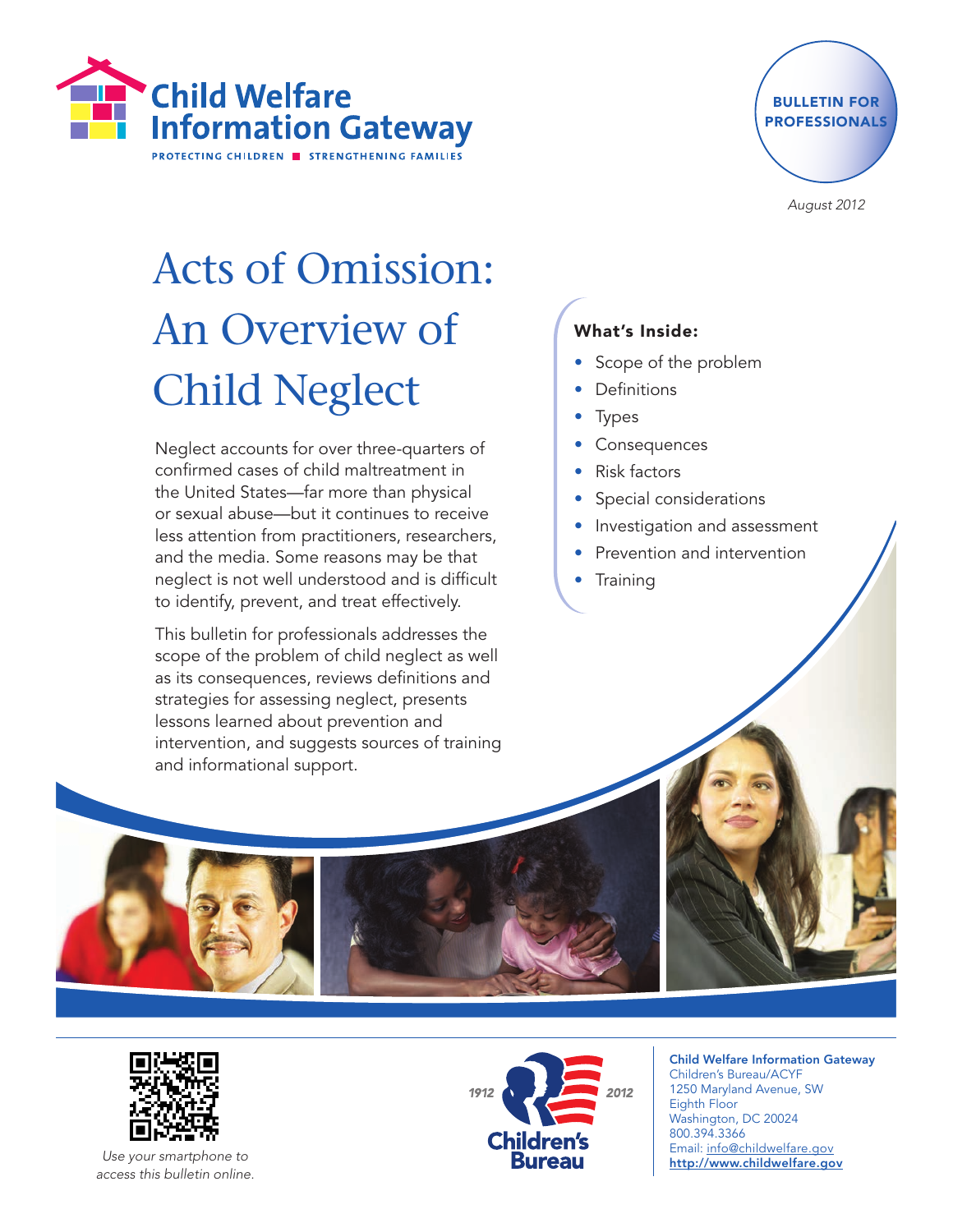# Scope of the Problem

Neglect is by far the most common form of maltreatment. More than 538,000 children were neglected in 2010, accounting for about 78 percent of all unique victims of child maltreatment. In addition, neglect was either the sole cause or one of the contributors to over 68 percent of the 1,560 child maltreatment-related deaths in 2010 (U.S. Department of Health and Human Services, 2011).

These statistics include only children who came to the attention of State child protective services (CPS) agencies. The National Incidence Study (NIS) of Child Abuse and Neglect, which generates broader estimates by gathering data from multiple sources, generally shows higher numbers of maltreatment. The NIS-4, which is the most recent version, uses data from 2005–2006 to show that more than 770,000 children were neglected, accounting for about 77 percent of all children harmed or endangered by maltreatment (Sedlak et al., 2010). While the incidence of other maltreatment types has declined in recent years, the persistently high rates of neglect point to the need for more effective prevention and intervention in cases of neglect.

## Defining Child Neglect

Both Federal and State laws provide basic definitions of child abuse and neglect. The Federal Child Abuse Prevention and Treatment Act (CAPTA) (42 U.S.C.A. §5106g), as amended by the CAPTA Reauthorization

Act of 2010, defines child abuse and neglect as, at minimum:

- Any recent act or failure to act on the part of a parent or caretaker which results in death, serious physical or emotional harm, sexual abuse or exploitation; or
- An act or failure to act which presents an imminent risk of serious harm.

Neglect is commonly defined in State law as the failure of a parent or other person with responsibility for the child to provide needed food, clothing, shelter, medical care, or supervision to the degree that the child's health, safety, and well-being are threatened with harm. Some States specifically mention types of neglect in their statutes, such as educational neglect, medical neglect, and abandonment; in addition, some States include exceptions for determining neglect, such as religious exemptions for medical neglect and financial considerations for physical neglect (Child Welfare Information Gateway, 2011b).

To see how your State addresses neglect definitions in law, see Information Gateway's State statute publication Definitions of Child Abuse and Neglect: [http://www.childwelfare.gov/systemwide/](http://www.childwelfare.gov/systemwide/laws_policies/statutes/define.cfm) [laws\\_policies/statutes/define.cfm](http://www.childwelfare.gov/systemwide/laws_policies/statutes/define.cfm)

Most States publish policy or procedure manuals to help professionals apply legal definitions of child abuse and neglect in practice. Use Information Gateway's State Guides and Manuals Search to find your State's resources online: [http://www.childwelfare.gov/systemwide/](http://www.childwelfare.gov/systemwide/sgm)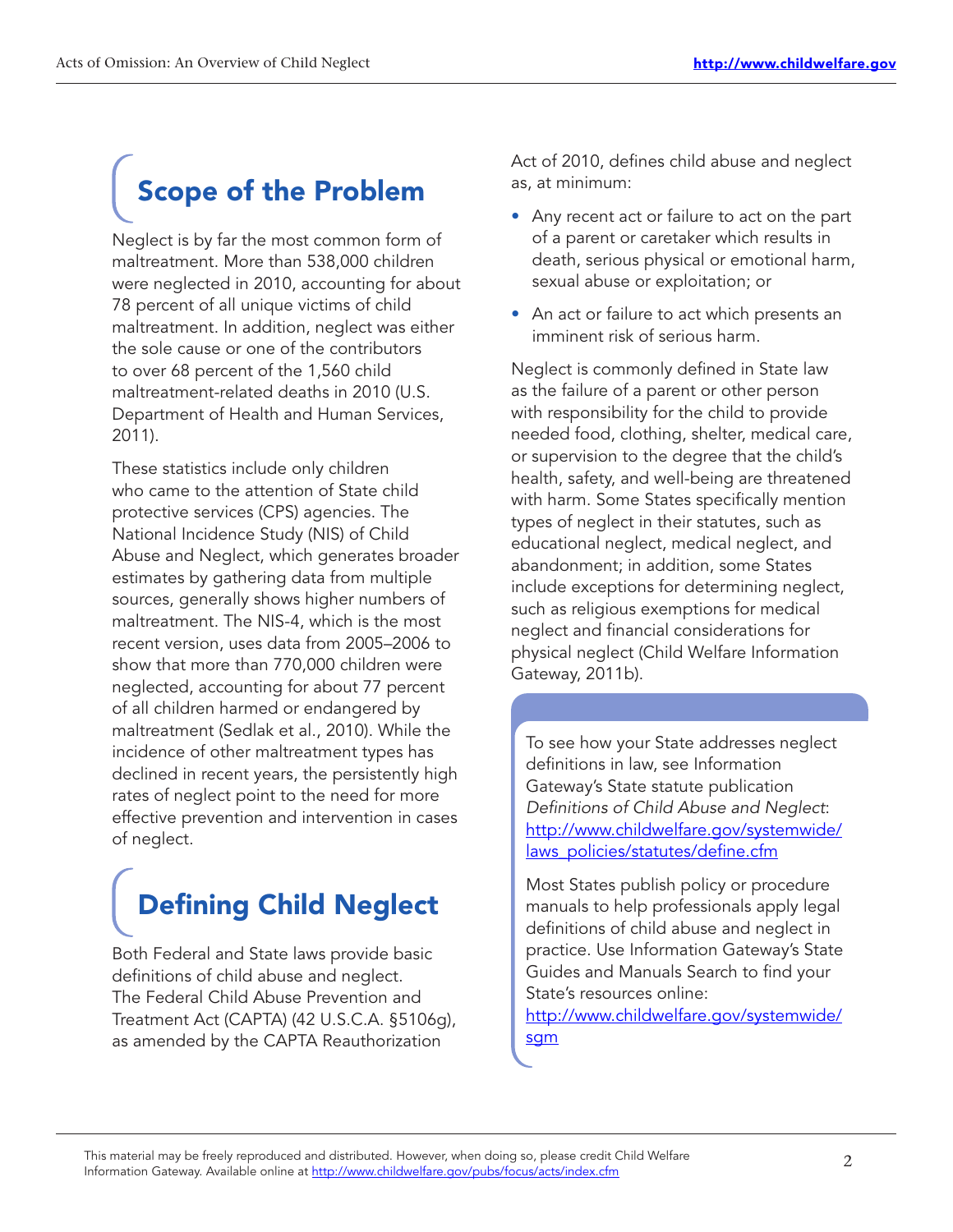Neglect definitions are impacted by the accepted standards of care for children and the role of communities in families' lives. Some issues that are taken into account when defining neglect and standards of care include:

- Harm to the child
- Parent's ability or intent
- Family's concrete resources
- Community norms
- Availability of community resources (Grayson, 2001)

Difficulties in creating specific definitions of neglect contribute to the lack of consistency in research on neglect as well as CPS responses to neglect. The different ways children may be neglected, addressed below, also make it difficult to define such a complex issue.

## Types of Neglect

Although State laws vary regarding the types of neglect included in definitions, summarized below are the most commonly recognized categories of neglect:

- Physical neglect: Abandoning the child or refusing to accept custody; not providing for basic needs like nutrition, hygiene, or appropriate clothing
- Medical neglect: Delaying or denying recommended health care for the child
- Inadequate supervision: Leaving the child unsupervised (depending on length of time and child's age/maturity); not protecting the child from safety hazards, providing

inadequate caregivers, or engaging in harmful behavior

- Emotional neglect: Isolating the child; not providing affection or emotional support; exposing the child to domestic violence or substance abuse
- Educational neglect: Failing to enroll the child in school or homeschool; ignoring special education needs; permitting chronic absenteeism from school

For more information on types of neglect, visit Information Gateway's webpage on the Identification of Neglect: [http://www.childwelfare.gov/can/](http://www.childwelfare.gov/can/identifying/neglect.cfm) [identifying/neglect.cfm](http://www.childwelfare.gov/can/identifying/neglect.cfm)

### Consequences of **Neglect**

•

Although the initial impact may not be as obvious as physical or sexual abuse, the consequences of child neglect are just as serious. Because the effects of neglect are cumulative, long-term research like that being performed by the Longitudinal Studies of Child Abuse and Neglect [\(http://www.iprc.](http://www.iprc.unc.edu/longscan) [unc.edu/longscan\)](http://www.iprc.unc.edu/longscan), funded by the Children's Bureau, helps us better understand outcomes for children affected by neglect.

Research shows child neglect can have a negative impact in the following areas:

• Health and physical development malnourishment, impaired brain development, delays in growth or failure to thrive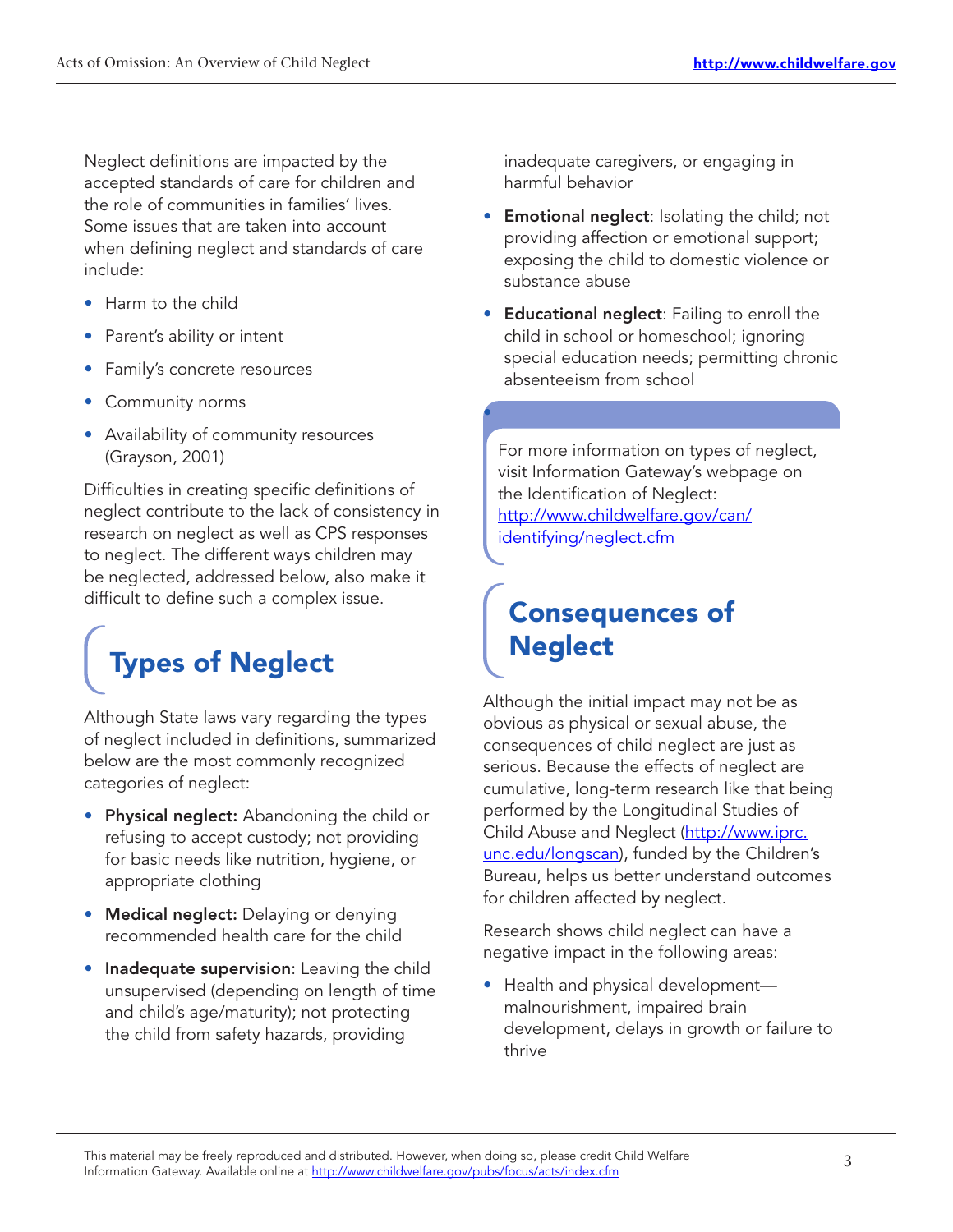- Intellectual and cognitive developmentpoor academic performance, delayed or impaired language development
- Emotional and psychological development—deficiencies in self-esteem, attachment, or trust
- Social and behavioral development interpersonal relationship problems, aggression, conduct disorders (DePanfilis, 2006)

The impacts in these areas are interrelated; problems in one developmental area may influence growth in another area. In addition, research indicates that experiencing neglect along with other forms of maltreatment worsens the impact (Smith & Fong, 2004). However, the impact of neglect can vary based on:

- The child's age
- The presence and strength of protective factors
- The frequency, duration, and severity of the neglect
- The relationship between the child and caregiver (Chalk, Gibbons, & Scarupa, 2002)

#### Trauma and Neglect

While trauma is often discussed in terms of witnessing or being harmed by an intensely threatening event, one or multiple experiences of neglect can also have a traumatic effect, especially in severe cases. One recent study found that, similar to physical and sexual abuse, neglected children showed signs of posttraumatic stress disorder and other traumatic symptoms (Milot et al., 2010). Funded by the Federal Child Neglect Consortium, De Bellis (2005)

summarized the results of numerous research studies that found that neglected children experienced adverse brain development and neuropsychological and psychosocial outcomes.

For more information on addressing trauma in neglected children and their families, visit the National Child Traumatic Stress Network's Child Welfare Trauma Training Toolkit [\(http://www.nctsn.org/](http://www.nctsn.org/products/child-welfare-trauma-training-toolkit-2008) [products/child-welfare-trauma-training](http://www.nctsn.org/products/child-welfare-trauma-training-toolkit-2008)[toolkit-2008](http://www.nctsn.org/products/child-welfare-trauma-training-toolkit-2008)) or read Information Gateway's Supporting Brain Development in Traumatized Children and Youth ([http://www.childwelfare.gov/pubs/](http://www.childwelfare.gov/pubs/braindevtrauma.cfm) [braindevtrauma.cfm](http://www.childwelfare.gov/pubs/braindevtrauma.cfm))

#### Fatal Neglect

A child's death is the most tragic consequence of neglect, and neglect causes or contributes to roughly two-thirds of all child maltreatmentrelated deaths (U.S. Department of Health and Human Services, 2011). Victims of fatal neglect are more likely to be age 7 or younger (U.S. Government Accountability Office, 2011). The most common reasons for fatal neglect are supervision neglect, chronic physical neglect, and medical neglect (Grayson, 2001). Neglect fatalities can be difficult to identify due to lack of definitive evidence, limited investigative and training resources, and differing interpretations of child maltreatment definitions (U.S. Government Accountability Office, 2011).

For more information, visit the National Center for Child Death Review website: [http://www.](http://www.childdeathreview.org) [childdeathreview.org](http://www.childdeathreview.org)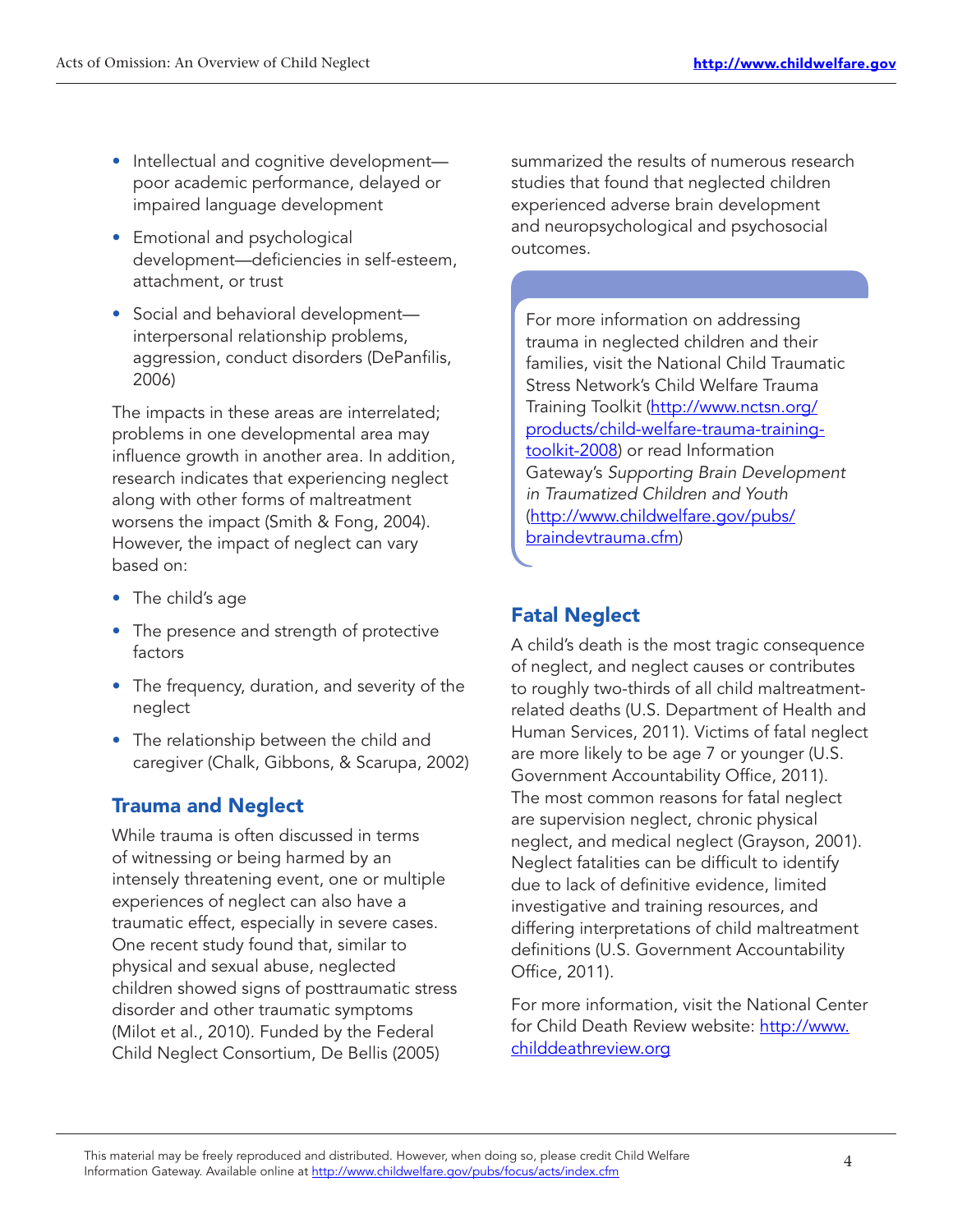The next section discusses the most common family, parent, and child factors that place children at risk for neglect as well as factors that can protect children from neglect.

## Risk Factors

While the presence of a risk factor does not mean a child will be neglected, multiple risk factors are a cause for concern. Research indicates that the following factors place children at greater risk of being harmed or endangered by neglect:

#### Environmental Factors

- Poverty
- Lack of social support
- Neighborhood distress

#### Family Factors

- Single parent households
- Family stress or negative interactions
- Domestic violence

#### Parent Factors

- Unemployment or low socioeconomic status
- Young maternal age
- Health, mental illness, or substance use problems
- Parenting stress

#### Child Factors

- Age
- Developmental delays (DePanfilis, 2006)

Ultimately, as Straus and Kaufman (2005) caution, the only certain risk is that the more often a child experiences neglect, the more likely he or she will be harmed by it—which is why prevention and early identification of neglect are critical.

#### PROTECTIVE FACTORS

Although a number of factors place children at greater risk of neglect, research shows that families with one or more of the following protective factors are less likely to experience abuse or neglect:

- Nurturing and attachment
- Knowledge of parenting and child development
- Parental resilience
- Social connections
- Concrete supports for parents
- Social and emotional competence of children

Protective factors are a key component of the Children's Bureau's national child abuse prevention initiative. For more information, see Preventing Child Maltreatment and Promoting Well-Being: A Network for Action 2012 Resource Guide [\(http://www.childwelfare.gov/](http://www.childwelfare.gov/preventing/preventionmonth/guide2012) [preventing/preventionmonth/guide2012](http://www.childwelfare.gov/preventing/preventionmonth/guide2012)).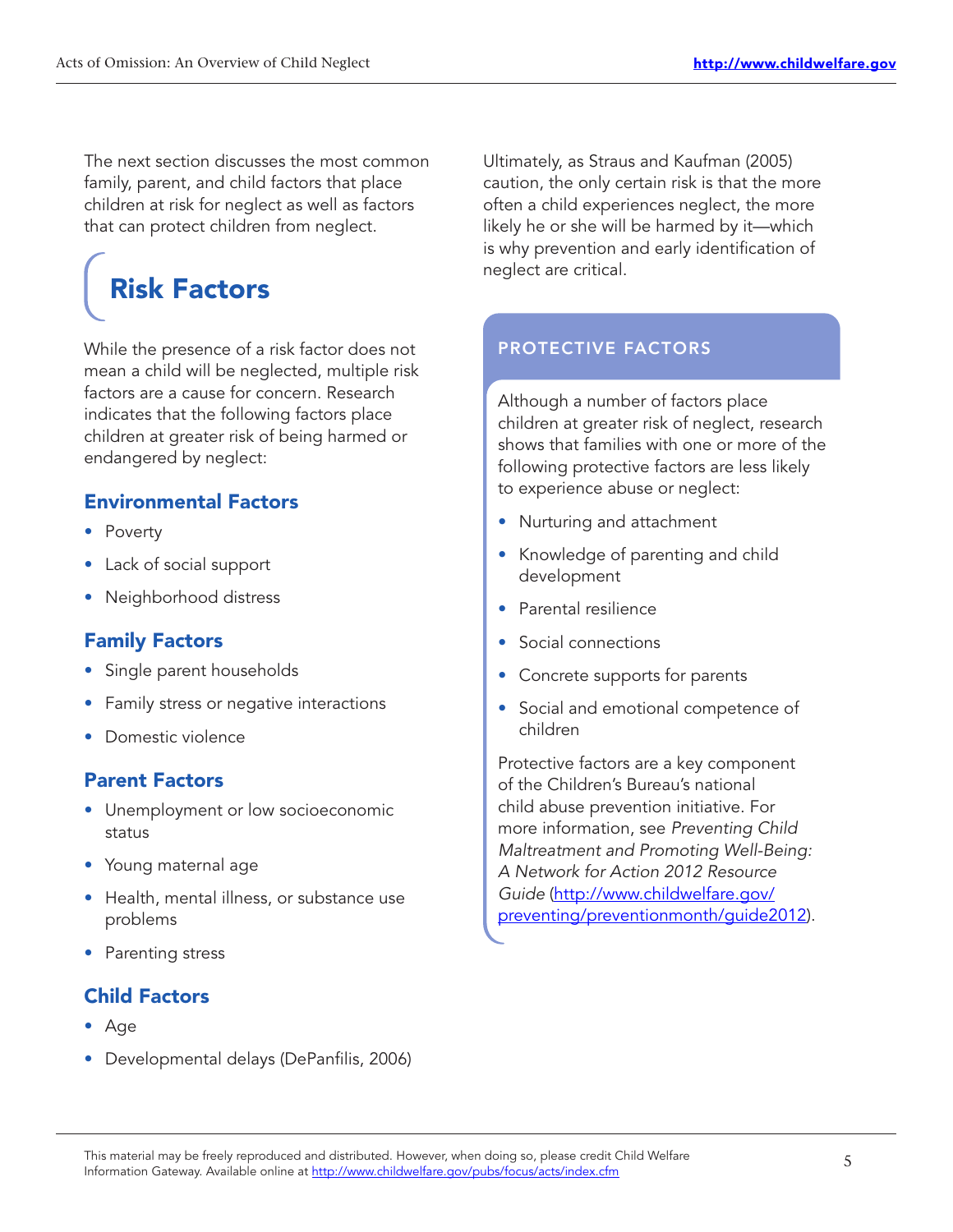# Special Considerations

Neglect rarely occurs in isolation; commonly related issues include poverty, substance abuse, and domestic violence. There are special considerations for addressing these issues with at-risk or neglected children and their families.

#### Poverty

Poverty is frequently linked to child neglect, but it is important to note that most poor families do not neglect their children. Poverty likely increases the risk of neglect by interacting with and worsening related risks like "parental stress, inadequate housing and homelessness, lack of basic needs, inadequate supervision, substance abuse, and domestic violence" (Duva & Metzger, 2010).

Caseworkers must differentiate between neglectful situations and poverty; in many States, definitions of neglect include considerations for a family's financial means. For example, if a family living in poverty was not providing adequate food for their children, it would be considered neglect only if the parents were aware of but chose not to use food assistance programs. Taking poverty into consideration can prevent unnecessary removals and place the focus on providing concrete services for families to protect and provide for their children.

#### CHRONIC NEGLECT

Although some individual incidents of neglect may not appear harmful, multiple incidents of neglect occurring over time known as chronic neglect—can have a greater negative impact on the child. Chronic neglect is "an ongoing, serious pattern of deprivation" of a child's basic needs that results in "accumulation of harm" (Gilmore & Kaplan, 2009).

Chronic neglect can be hard to identify and treat; affected families face complex problems that require specialized, often long-term, interventions and coordinated community support. For more on strategies to address chronic neglect, see Information Gateway's bulletin Chronic Neglect: The Elephant in the Room (in press; find at [http://www.childwelfare.](http://www.childwelfare.gov/catalog/index.cfm?event=catalog.viewSeriesDetail&series=1) [gov/catalog/index.cfm?event=catalog.](http://www.childwelfare.gov/catalog/index.cfm?event=catalog.viewSeriesDetail&series=1) [viewSeriesDetail&series=1](http://www.childwelfare.gov/catalog/index.cfm?event=catalog.viewSeriesDetail&series=1)).

#### Substance Abuse

Parental substance abuse is more closely related to child neglect than other forms of maltreatment (DePanfilis, 2006). Parents who lose control under the influence of substances may have impaired reasoning abilities, leave the child in an unsafe situation, or neglect the child's basic needs (Children's Bureau, 2009). These parents may also have difficulty conforming to expected parenting roles and providing the child with emotional support (Children's Bureau). While treating the parent's substance abuse is a priority, treatment must be combined with services to address the child's needs and improve overall family functioning.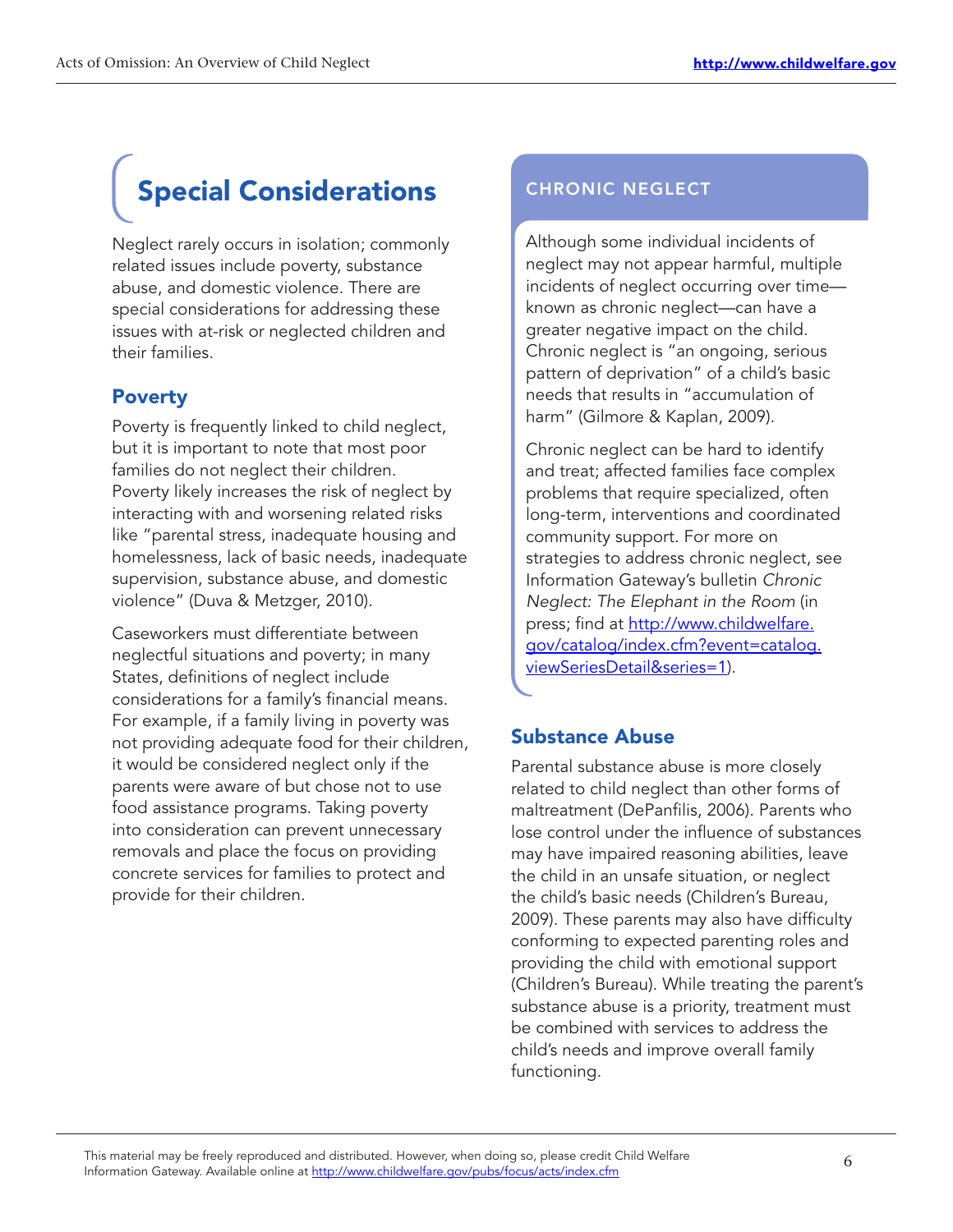Substance-exposed newborns. When a woman abuses drugs or alcohol during her pregnancy, the unborn child is at greater risk for developmental delays. In addition, some substance-exposed newborns are left at the hospital by their parents; these infants, sometimes referred to as "boarder babies," usually require CPS intervention to place them in out-of-home care. Child welfare caseworkers and health-care providers must work together to identify, assess, and develop a plan to care for affected infants and their families. For more information, visit the National Abandoned Infants Assistance Center's website: [http://aia.](http://aia.berkeley.edu/) [berkeley.edu/](http://aia.berkeley.edu/)

For more information, visit the National Center on Substance Abuse and Child Welfare, which is co-sponsored by the Children's Bureau and the Substance Abuse and Mental Health Services Administration: [http://www.ncsacw.](http://www.ncsacw.samhsa.gov/) [samhsa.gov/](http://www.ncsacw.samhsa.gov/)

Family Reclaim, a child neglect demonstration project funded by the Children's Bureau, helped families affected by substance abuse and child neglect by involving them in the design of their service plan; key services included substance abuse treatment, intensive case management, life skills training, and respite care. Family Reclaim provided services collaboratively with the family's support network, community leaders, and other agencies; program staff found that long-term intensive services were necessary to address the family's multiple stressors (Chambers, 2002).

#### Domestic Violence

Some States include exposure to domestic violence in their legal definitions of child abuse or neglect due to its potential effects on children (Child Welfare Information Gateway, 2011c). An unintended consequence of these policies is that parents who are domestic violence victims sometimes are charged with a type of neglect termed "failure to protect," despite circumstances that may have impacted the victim's ability to prevent the child's exposure to violence. Child welfare caseworkers, in collaboration with domestic violence professionals, should consider the victim's access to resources or services outside the home as well as the victim's reasonable efforts to ensure the child had basic necessities and lived in the least detrimental environment possible.

A strong relationship with the victim parent is a protective factor that can increase the child's resilience, and research indicates one of the most effective ways to protect the child is to keep the victim safe (Clarke, 2006; Bandy, Andrews, & Moore, 2012; Nicholson v. Williams, 2002). To address domestic violence cases involving children, workers should keep the victim parent and child together whenever possible; enhance the safety, stability, and well-being of all victims; and hold perpetrators of violence accountable through mechanisms such as batterer intervention programs. For more information, visit the websites of the Greenbook Initiative (http:/[/www.](http://www.thegreenbook.info) [thegreenbook.info\)](http://www.thegreenbook.info) or the National Resource Center on Domestic Violence: Child Protection and Custody (http:/[/www.ncjfcj.org/our-work/](http://www.ncjfcj.org/our-work/domestic-violence) [domestic-violence\)](http://www.ncjfcj.org/our-work/domestic-violence).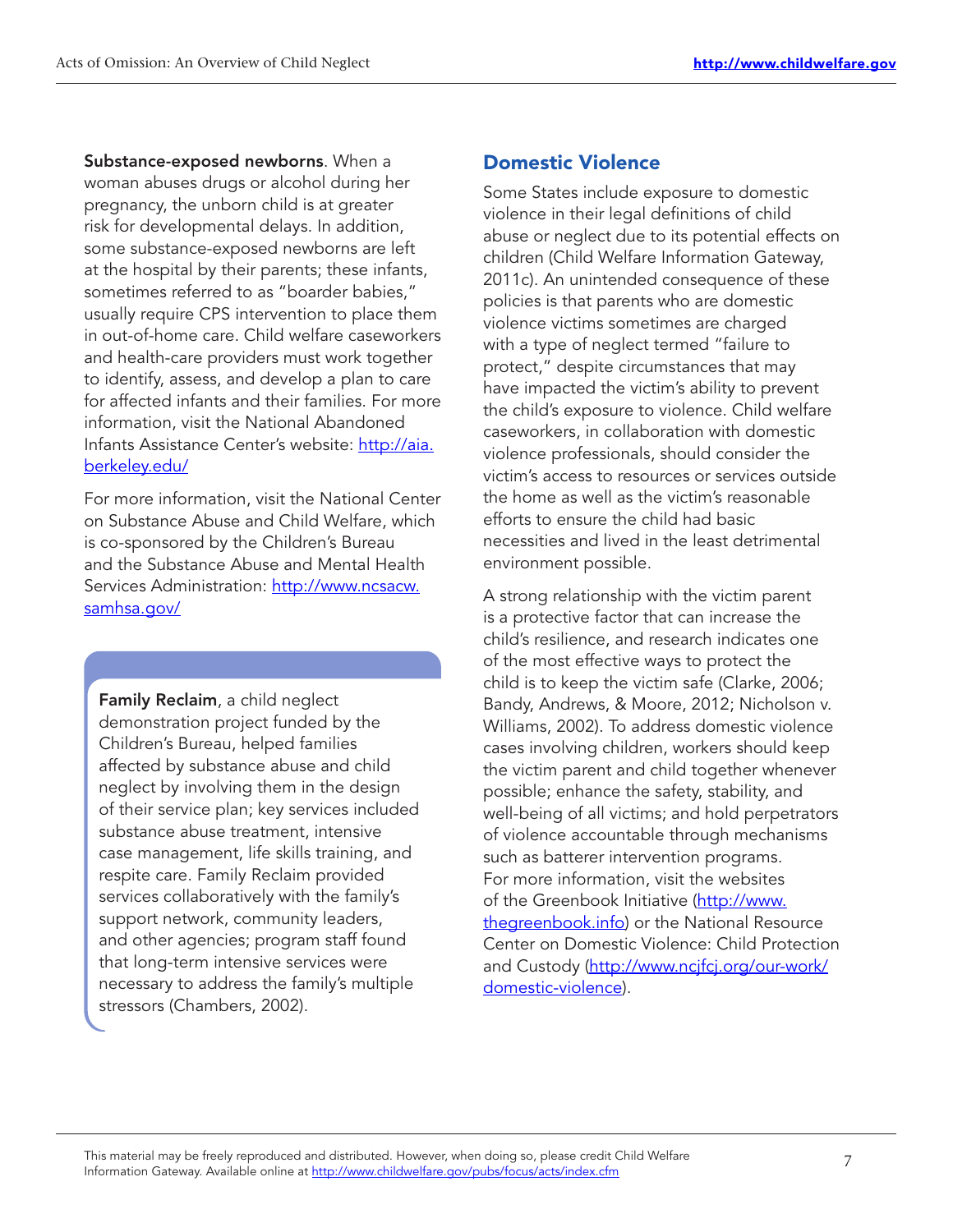#### Educational Neglect

Many States struggle to respond efficiently to reports of educational neglect due to overlapping responsibilities and lack of coordination between the departments of social services and education. A national review by Kelly (2010) found that nearly half of States neither define educational neglect in law nor hold one agency responsible for reporting it. There is inconsistency among the remaining States regarding which agency is responsible for enforcing neglect provisions, including the court, the school or school district, and the department of education.

Kelly (2010) recommends that the State's department of social services be primarily responsible for addressing educational neglect because it is better equipped to address the co-occurring problems families often face. He also cites promising programs in Missouri and Idaho that offer coordinated and flexible services through the department of social services to respond quickly to families in crisis and at risk of educational neglect

### Investigation and Assessment

Identifying child neglect may seem more difficult than identifying other forms of maltreatment because neglect usually involves the absence of a certain behavior, rather than the presence. A thorough investigation of the child's safety and risk followed by a comprehensive family assessment can help determine what kinds of services and supports the family may need.

Consider the possibility of neglect when the child:

- Is frequently absent from school
- Begs or steals food or money
- Lacks needed medical or dental care, immunizations, or glasses
- Is consistently dirty and has severe body odor
- Lacks sufficient clothing for the weather
- Abuses alcohol or other drugs
- States that there is no one at home to provide care

Consider the possibility of neglect when the parent or other adult caregiver:

- Appears to be indifferent to the child
- Seems apathetic or depressed
- Behaves irrationally or in a bizarre manner
- Is abusing alcohol or other drugs

Find these and other indicators in Child Welfare Information Gateway's Recognizing Child Abuse and Neglect: Signs and Symptoms [\(http://www.childwelfare.gov/](http://www.childwelfare.gov/pubs/factsheets/signs.cfm) [pubs/factsheets/signs.cfm](http://www.childwelfare.gov/pubs/factsheets/signs.cfm))

#### Investigation

The initial investigation should determine if neglect occurred and examine the child's safety and risk. Two of the most important factors to consider are (1) whether the child has any unmet cognitive, physical, or emotional needs and (2) whether the child receives adequate supervision (DePanfilis, 2006).

Straus and Kaufman (2005) offer the following tips to assess neglect in families: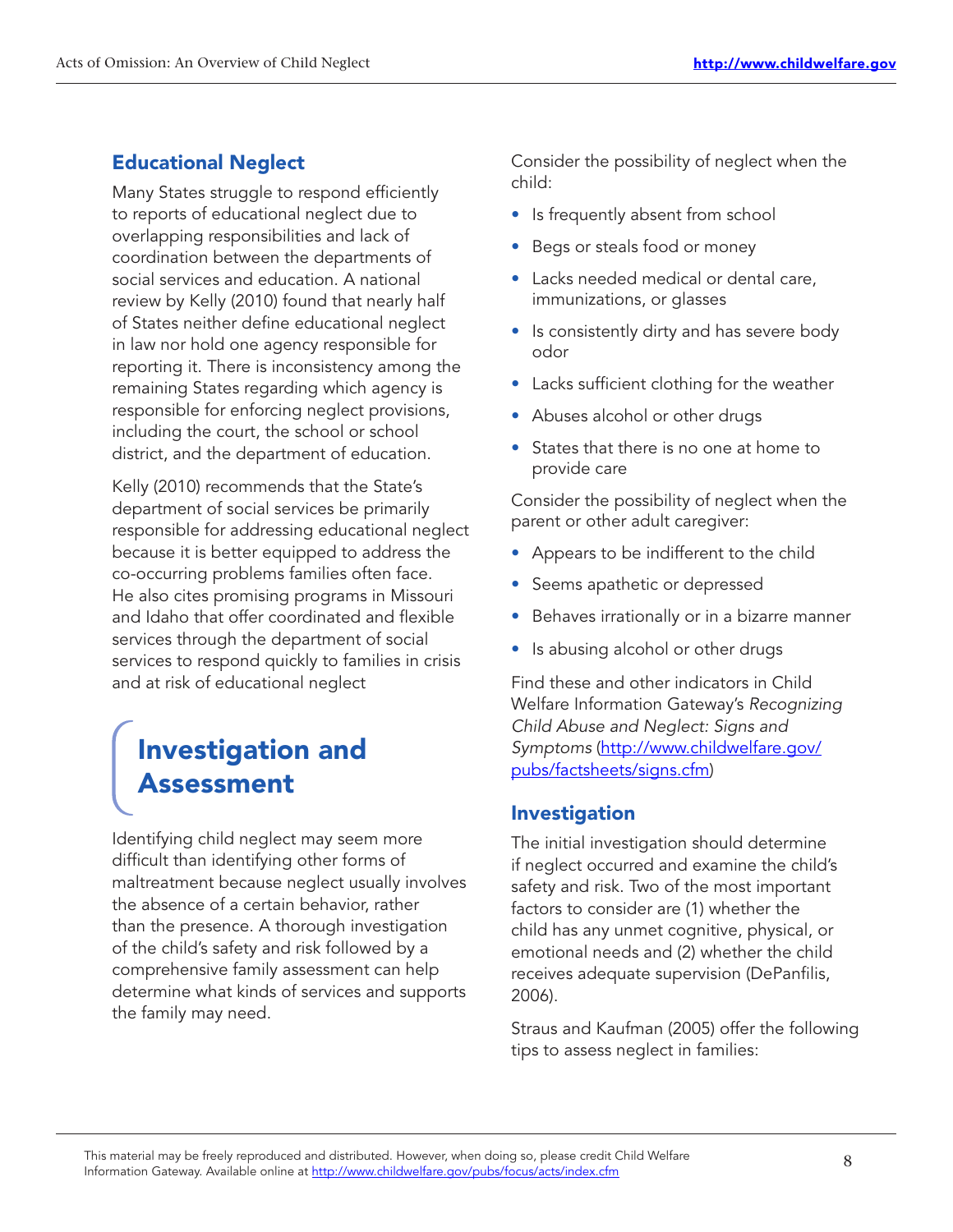- Gather information from multiple sources (child and parent self-reports; caseworker and neighbor observations)
- Ensure confidentiality to collect more honest and accurate reports
- Use nonjudgmental, open-ended questions that encourage diverse viewpoints on the situation
- Probe for signs of different types of neglect
- Consider contexts like the child's age, the home environment, and community resources
- Note the severity and frequency of neglect incidents and the length of time since the last incident and between multiple incidents

Safety. Determining the child's safety is as critical in the decision-making process in cases of possible neglect as it is in physical or sexual abuse cases. The determination should consider threats of danger in the family, the child's vulnerability, and the family's protective capacity. Lund and Renne (2009) encourage caseworkers to investigate the following key threats of danger:

- No adult in the home routinely performs basic and essential parenting duties and responsibilities
- The parent lacks sufficient resources, such as food and shelter, or parenting knowledge, skills, and motivation to meet the child's basic needs
- Living arrangements seriously endanger the child's physical health
- The parent refuses and/or fails to meet the child's needs or arrange care when the child:
- Exhibits self-destructive behavior or serious emotional symptoms requiring immediate help
- Has exceptional needs that can result in severe consequences to the child
- Has serious physical injuries or symptoms from maltreatment

The results of the investigation will inform whether the family requires additional assessment and intervention. A low-risk family may be referred for differential response (see box), while the most severe cases may require placement in out-of-home care, preferably with relatives, to ensure the child's immediate safety while the family is assessed and a safety and service plan is developed.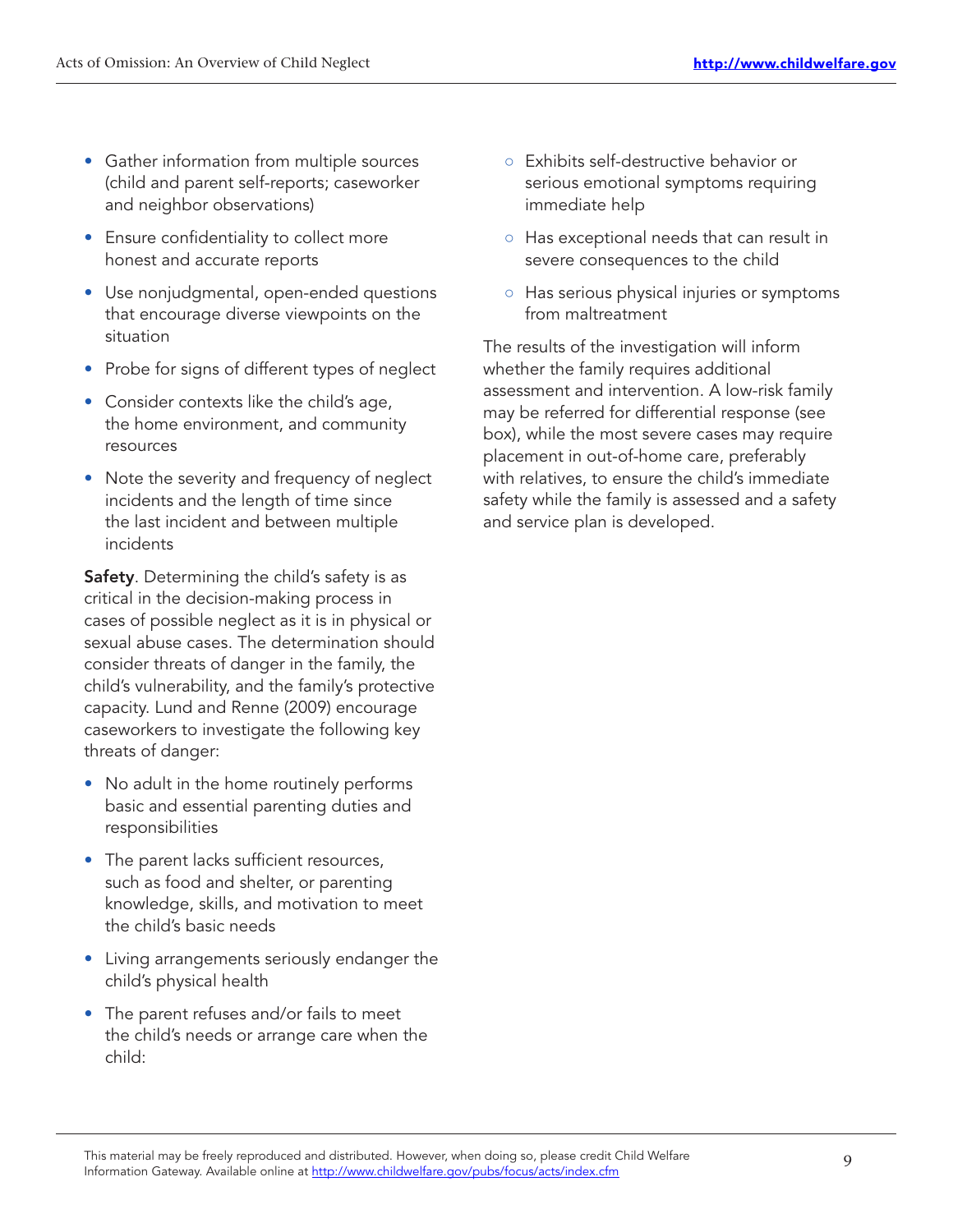#### DIFFERENTIAL RESPONSE

Although one report or incident of neglect may not require CPS response, many families could still benefit from services. Particularly in cases of neglect, by the time the situation becomes serious enough for the child welfare system to respond, the family's issues are likely more complex and require intensive intervention (DePanfilis, 2006).

To address this service gap, many States use differential response systems in which families with low risk are redirected to voluntary, often community-based, services to receive the supports they need.

For more information:

- Read Information Gateway's Differential Response to Reports of Child Abuse and Neglect: [http://www.](http://www.childwelfare.gov/pubs/issue_briefs/differential_response) [childwelfare.gov/pubs/issue\\_briefs/](http://www.childwelfare.gov/pubs/issue_briefs/differential_response) [differential\\_response](http://www.childwelfare.gov/pubs/issue_briefs/differential_response)
- Visit the Children's Bureau's National Quality Improvement Center on Differential Response in Child Protective Services at [http://www.](http://www.differentialresponseqic.org/) [differentialresponseqic.org/](http://www.differentialresponseqic.org/)

#### Assessment

A comprehensive family assessment should help uncover the potential causes of neglect and underlying factors affecting the family's ability to care for the child. Because neglected children and their families often face complex issues, it is critical to use a holistic approach that looks at the child, family, and community context to identify strengths and the most

effective ways to reduce risks and to engage the family in the assessment process.

The key purposes of assessment are:

- To understand the neglect and its impact on the child and family
- To make decisions to plan for the child's safety and connect the family to services
- To engage the family and its extended support network in services (Schene, 2001)

Overarching categories for assessing child neglect include:

- The child's cognitive, physical, and emotional needs and capacities
- The parent's expectations and parenting abilities
- The family's circumstances, attitudes, and behaviors
- Family members' interactions and relationships in and outside the home (DePanfilis, 2006)

To focus on strengths during the assessment process, the Children's Bureau's Preventing Child Maltreatment and Promoting Well-Being: A Network for Action 2012 Resource Guide ([http://www.childwelfare.gov/](http://www.childwelfare.gov/preventing/preventionmonth/guide2012) [preventing/preventionmonth/guide2012\)](http://www.childwelfare.gov/preventing/preventionmonth/guide2012) emphasizes identifying and enhancing the following protective factors in at-risk families:

- Nurturing and attachment
- Knowledge of parenting and child development
- Parental resilience
- Social connections
- Concrete supports for parents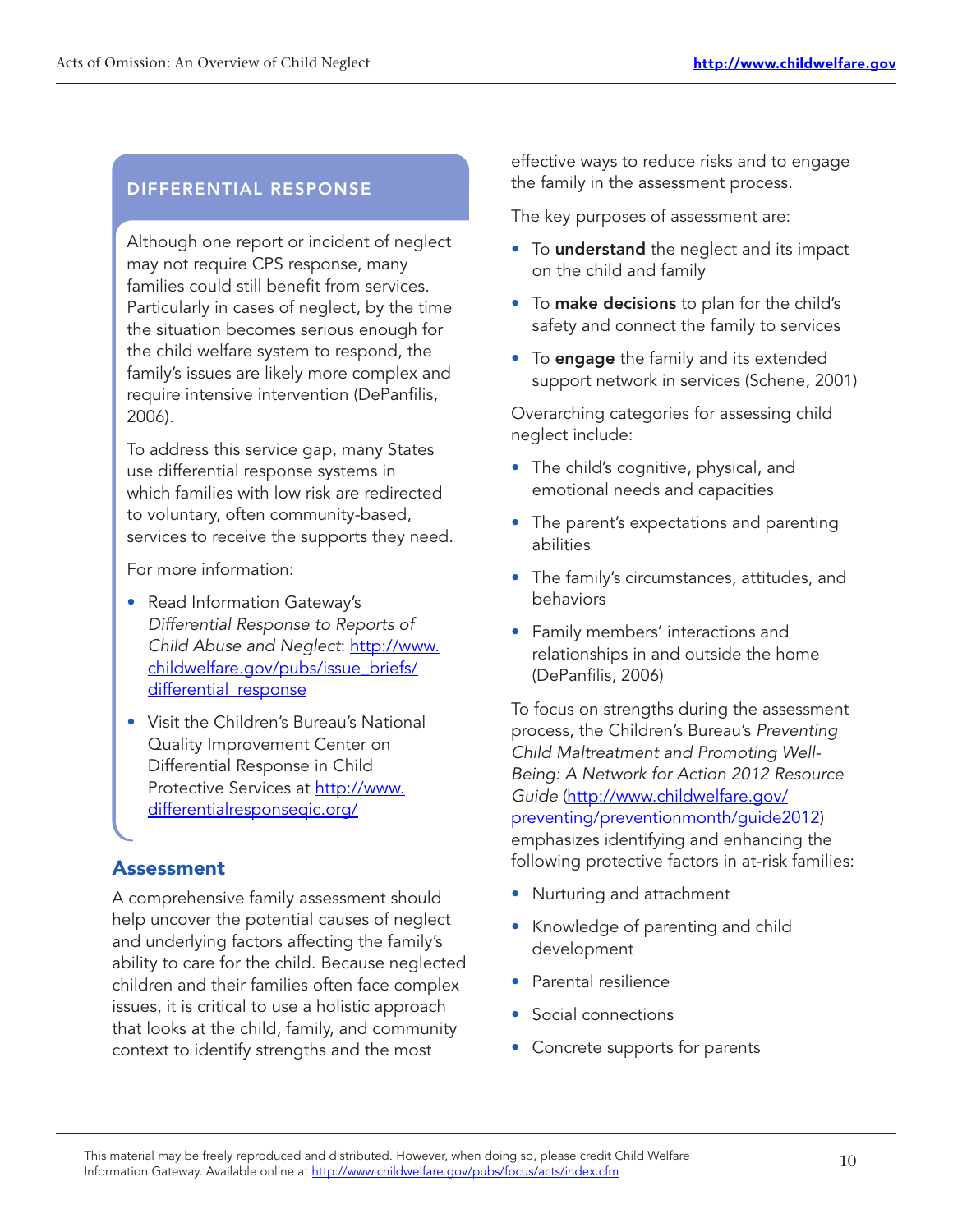• Social and emotional competence of children

The assessment process ultimately informs the level of intervention necessary for the family. Assessment should continue throughout the family's case to ensure progress toward goals.

For assessment tools and references, see Information Gateway's webpage on Assessing Child Neglect: [http://www.childwelfare.gov/](http://www.childwelfare.gov/systemwide/assessment/family_assess/id_can/neglect.cfm) [systemwide/assessment/family\\_assess/id\\_can/](http://www.childwelfare.gov/systemwide/assessment/family_assess/id_can/neglect.cfm) [neglect.cfm](http://www.childwelfare.gov/systemwide/assessment/family_assess/id_can/neglect.cfm)

### Prevention and Intervention

The services and supports that at-risk or neglected children and their families need vary greatly depending on the type of neglect they experienced, the severity of their situation, underlying risks, strengths, and many other factors. Analyzing the information gathered during the investigation and assessment is essential to developing an effective case plan in collaboration with the family, their support network, and related service providers.

#### CHILDREN'S BUREAU PROJECTS

Many of the strategies discussed below are informed by the results of the child neglect demonstration projects funded by the Children's Bureau from 1996 to 2002 to address the prevention, intervention, and treatment needs of neglected children and their families. For more on these projects, see Information Gateway's Child Neglect Demonstration Projects: Synthesis of Lessons Learned ([http://www.](http://www.childwelfare.gov/pubs/candemo) [childwelfare.gov/pubs/candemo](http://www.childwelfare.gov/pubs/candemo)) and the companion piece, Program Evaluation: A Synthesis of Lessons Learned by Child Neglect Demonstration Projects ([http://www.childwelfare.gov/pubs/focus/](http://www.childwelfare.gov/pubs/focus/evaldemo) [evaldemo](http://www.childwelfare.gov/pubs/focus/evaldemo)).

**Begin early.** Children are more likely to be harmed by neglect the earlier they experience it. Although it can be difficult to prevent neglect and identify it in its early stages, you can have a greater impact on families the earlier you intervene. At this stage, assess the parent's readiness to enhance their parenting abilities and help the family focus on meeting the child's developmental needs. Assume that parents want to improve the quality of their children's care—they just need support to identify and build on their strengths.

For more on early intervention with families, read Information Gateway's Addressing the Needs of Young Children in Child Welfare: Part C -- Early Intervention Services [\(http://www.childwelfare.gov/pubs/partc\)](http://www.childwelfare.gov/pubs/partc).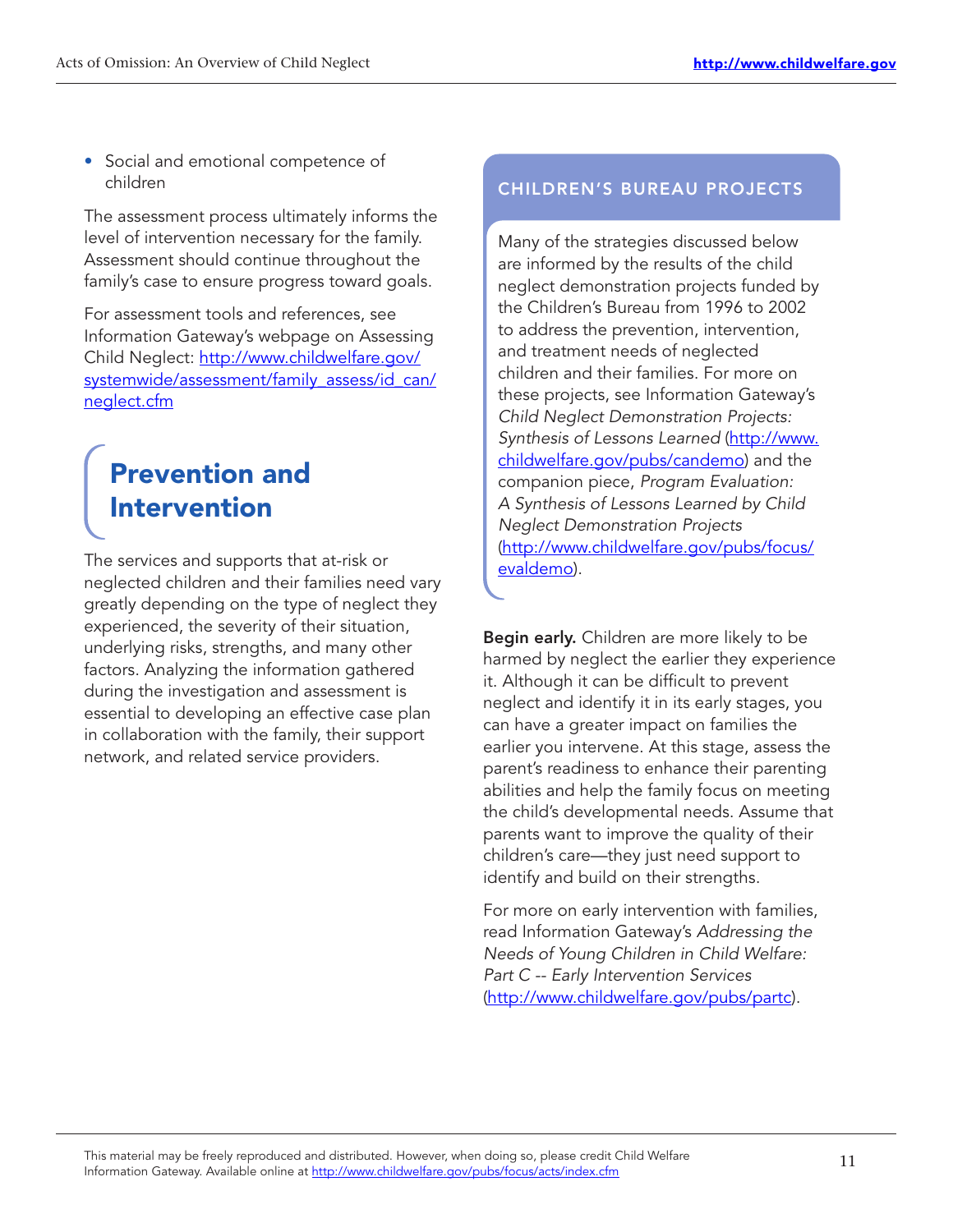#### CULTURAL COMPETENCE AND NEGLECT

As with all child protection practice, cultural issues must be taken into consideration both when assessing and intervening with families at risk of neglect. For example, a culture in which shared caregiving is the norm may see no problem with allowing young children to care for their siblings, perhaps in a way that does not conform to cultural norms in the United States (Smith & Fong, 2004).

When working with diverse families, maintain focus on ensuring that children's needs are met and that they are not harmed or endangered. Consult with knowledgeable staff or community members on how best to intervene in a way that is consistent with families' cultural practices. Visit the Cultural Competence section of the Information Gateway website for more information: [http://www.](http://www.childwelfare.gov/systemwide/cultural) [childwelfare.gov/systemwide/cultural](http://www.childwelfare.gov/systemwide/cultural)

Provide concrete services first. Most parents cannot focus on interventions like parenting classes when they are still addressing crises in their family. In the early stages of working with a family, be sure basic needs are met before expecting parents to fulfill other aspects of their case plan. Some concrete supports to address include:

- Housing and utilities
- Food and clothing
- Safety for domestic violence victims
- Transportation
- Child care
- Health care and public benefits

Focus on strengths. You can form better relationships with families when you encourage them to focus on positive parenting strategies and supports they already have in place. The six protective factors described earlier can serve as a framework for assessing families' strengths and helping them identify ways to build upon those strengths to protect their children from harm. The Children's Bureau's 2012 Resource Guide for child abuse prevention offers numerous tools and strategies for talking with families about their strengths and incorporating them into service systems ([http://www.childwelfare.gov/](http://www.childwelfare.gov/preventing/preventionmonth/guide2012) [preventing/preventionmonth/guide2012\)](http://www.childwelfare.gov/preventing/preventionmonth/guide2012).

New Jersey's Strengthening Families Initiative is making child and family strengths an essential component of prevention efforts statewide. Programs are required to demonstrate that they incorporate the protective factors framework into their services, and professionals are being trained on how to identify and build upon strengths in at-risk families. Learn more on the New Jersey Department of Children and Families website: [http://www.nj.gov/dcf/families/](http://www.nj.gov/dcf/families/early/strengthening/) [early/strengthening/](http://www.nj.gov/dcf/families/early/strengthening/)

Offer customized, coordinated services. Be flexible; there is no "one size fits all" solution to addressing neglect. Offer or refer families to a broad array of services and collaborate with other services providers to ensure the family's needs are met. Some of the most common services provided by the Federal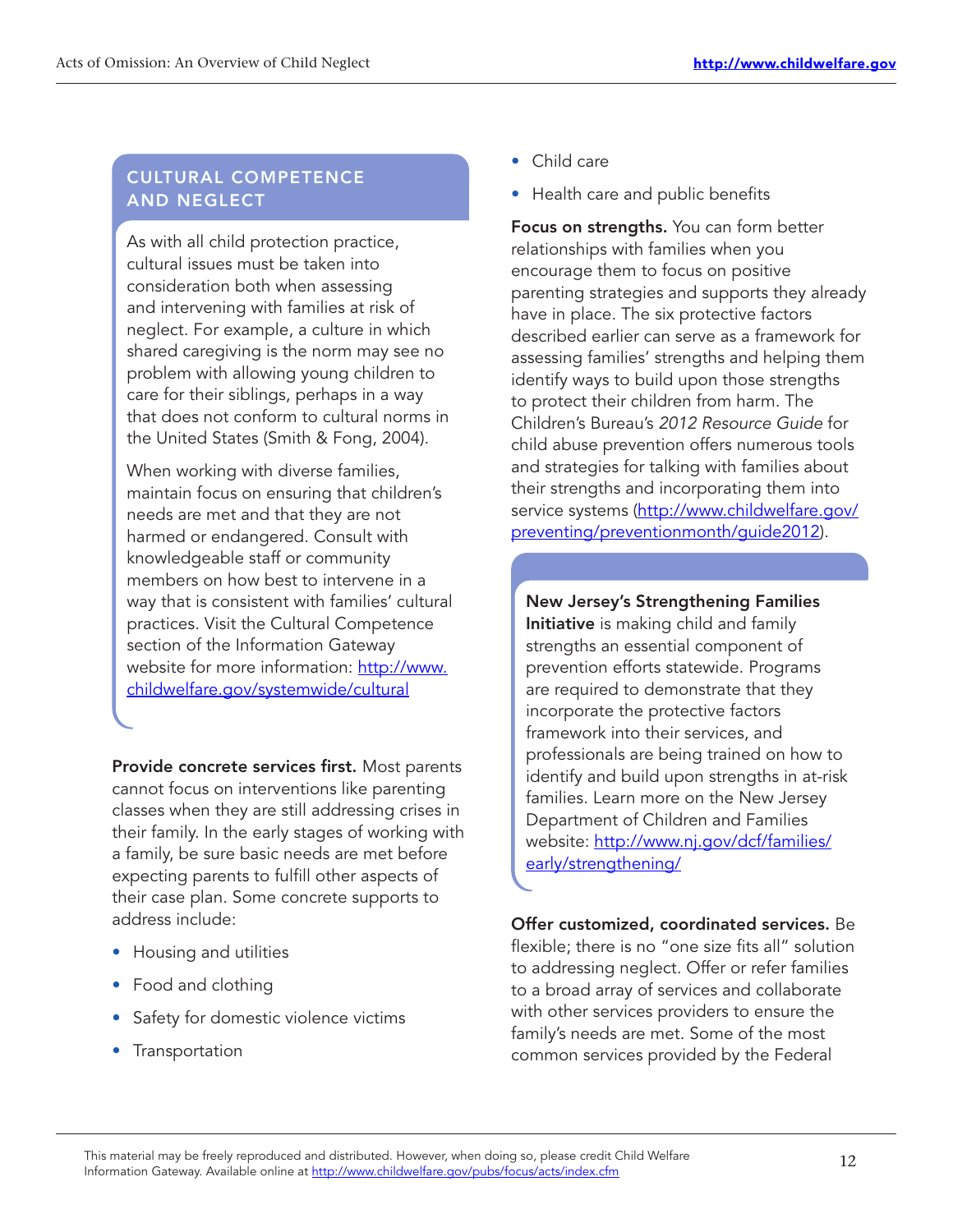child neglect demonstration project grantees included:

- Parent education and support
- Home visits
- Referrals or links to community resources
- Mental health services
- Concrete assistance and crisis intervention (Child Welfare Information Gateway, 2004)

Home visiting programs, which provide in-home services to families with young children, show promise in engaging parents to reduce risks related to child abuse and neglect. Professional or paraprofessional home visitors can build relationships with parents and tailor their visits to address the family's needs and strengths. Some of the topics home visitors may address include:

- The mother's personal health and life choices
- Child health and development
- Environmental concerns such as income, housing, and domestic or community violence
- Family functioning, including adult and child relationships
- Access to services (Child Welfare Information Gateway, 2011a)

Supporting Evidence-Based Home Visiting is a Federal initiative to generate knowledge of home visiting practices and models; find more information on the initiative's website: [http://](http://www.supportingebhv.org) [www.supportingebhv.org](http://www.supportingebhv.org)

Encourage incremental change. Most changes don't happen overnight. Especially with families that are stressed by the demands of caring for their child, parents may feel overwhelmed if you expect them to accomplish too many goals too quickly. In collaboration with the family, establish a contract with a timeline for accomplishing specific goals as well as obligations for both you and the parents to meet (McSherry, 2007).

Remember to start with the most basic needs (e.g., food, housing, safety), then address critical underlying issues (e.g., substance abuse, mental health). Once those supports are in place, there will be fewer obstacles to improving higher family functioning. Many programs have found that working with families affected by neglect requires intensive, long-term services to help them achieve changes over time.

The Family Connections (FC) program in Baltimore, MD, began as a demonstration project, funded by the Children's Bureau, to prevent neglect in at-risk families. Core program components include emergency assistance, home-visiting family intervention, advocacy and service coordination, and multifamily supportive and recreational activities. FC results were so promising in reducing risk factors and increasing protective factors that replication demonstration grants at eight additional sites were funded by the Children's Bureau. For more information about the program and its replication, visit the Family Connections website: [http://](http://www.family.umaryland.edu/ryc_best_practice_services/family_connections.htm) [www.family.umaryland.edu/ryc\\_best\\_](http://www.family.umaryland.edu/ryc_best_practice_services/family_connections.htm) [practice\\_services/family\\_connections.htm](http://www.family.umaryland.edu/ryc_best_practice_services/family_connections.htm)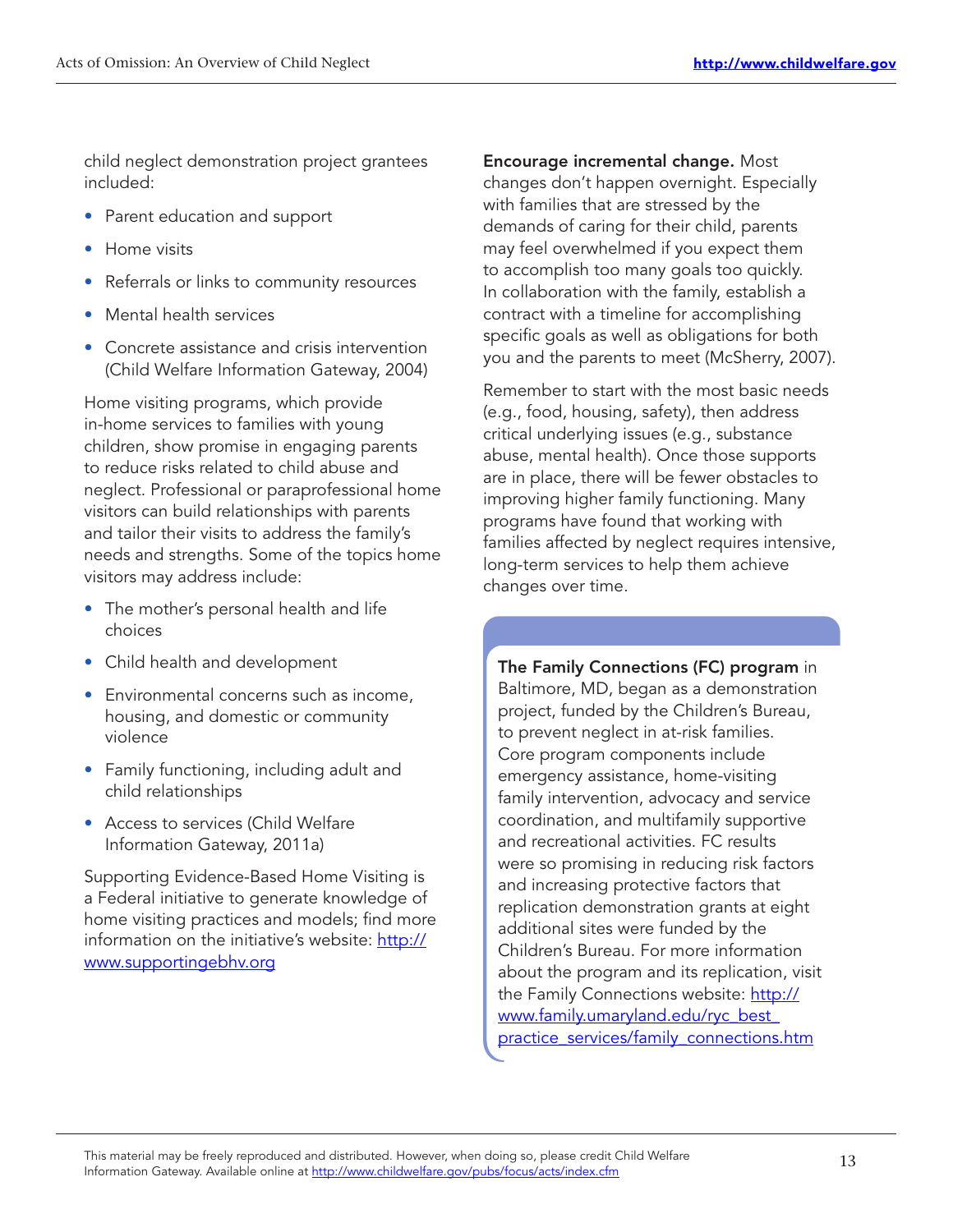Intensive family preservation services provide short-term crisis support to high-risk families to prevent unnecessary child placement in out-of-home care. Children and families experiencing severe neglect may benefit from these kinds of services to address urgent issues, like housing or financial assistance, followed by ongoing family preservation and support to target underlying risk factors. For more information, visit Information Gateway's web section on Family Preservation Services: [http://www.childwelfare.gov/supporting/](http://www.childwelfare.gov/supporting/preservation) **[preservation](http://www.childwelfare.gov/supporting/preservation)** 

#### Address the social support network.

Because your time with the family is limited, a strong social support network for the family can reinforce lessons learned and address needs as they arise. Seek out relatives, friends, community members, and other service providers who will help the family practice and build new skills over time. Positive relationships with other caring adults can help support the child's healthy development and serve as a source of respite for parents if they face future crises.

Help the family find a local parent support group through Circle of Parents® ([http://www.](http://www.circleofparents.org) [circleofparents.org](http://www.circleofparents.org)) or Parents Anonymous® (<http://www.parentsanonymous.org>), or connect them to a respite program using the ARCH National Respite Network and Resource Center's locator service ([http://archrespite.org/](http://archrespite.org/respitelocator) [respitelocator](http://archrespite.org/respitelocator)).

Put aftercare services in place. As the family begins achieving major goals, develop a roadmap for services and supports after more intensive interventions end. An aftercare services plan will ensure opportunities for follow-up and help families maintain improvements over time.

## **Training**

Effective training is important for caseworkers addressing the often complex issues faced by at-risk or neglected children and their families. Training on child neglect should emphasize the following strategies:

- Address definitions of different types of neglect as well as the importance of cultural competence in understanding how neglect is perceived in different cultures.
- Describe long-term consequences to counteract the common but inaccurate belief that neglect is not as harmful as physical or sexual abuse.
- Help caseworkers learn how to develop a positive helping relationship with families—a key contributor to success when providing long-term, intensive services.
- Use case studies to demonstrate the complex interaction of issues that can impact the effectiveness of intervention (McSherry, 2007).

Because neglect is still misunderstood by many professionals serving children and families, ongoing training can help caseworkers remain aware of the latest research and refresh skills over time.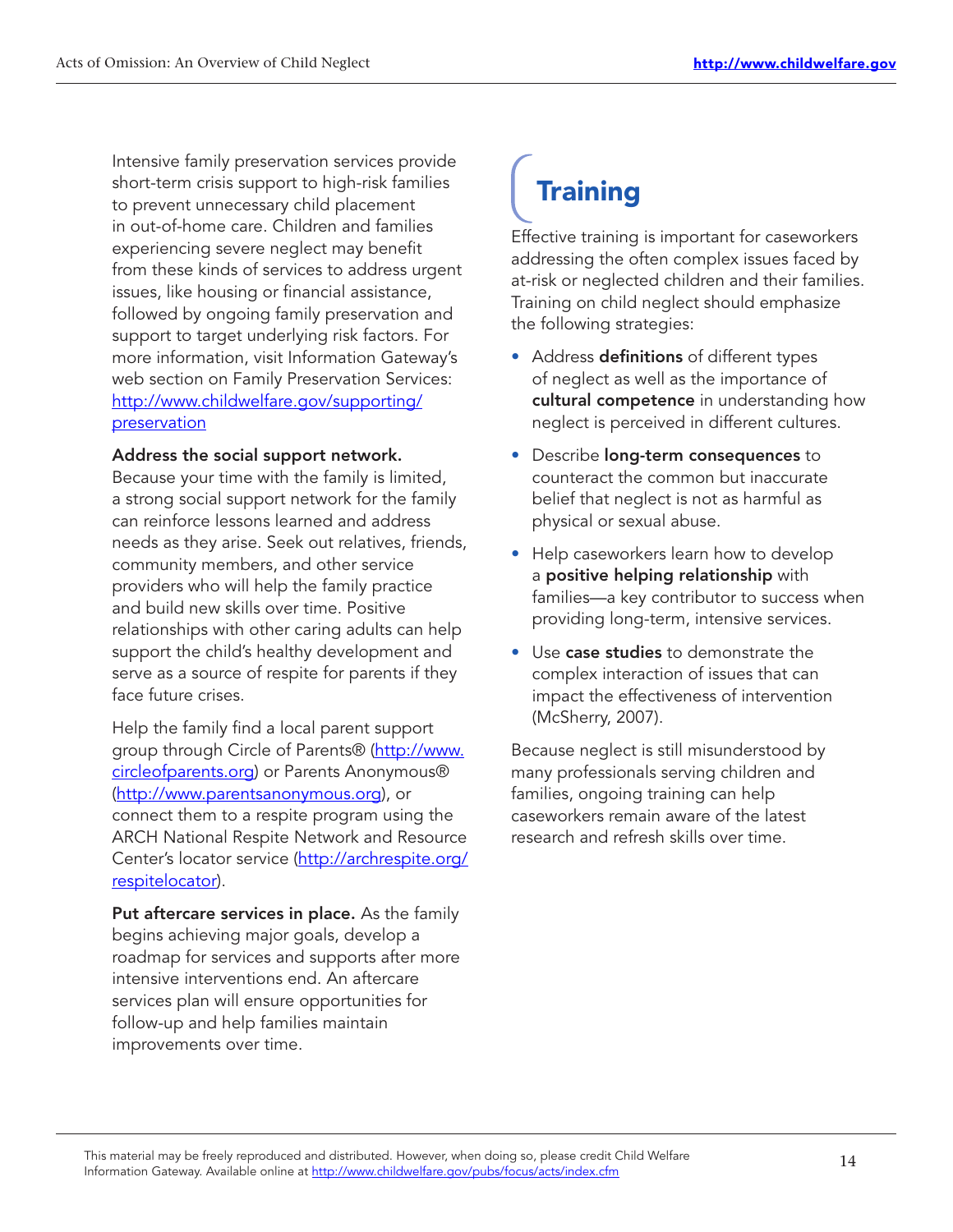To locate sources of training on child

neglect in your State, refer to Information Gateway's related organizations list of State Child Welfare Training Resources [\(http://www.childwelfare.](http://www.childwelfare.gov/pubs/reslist/rl_dsp_scwt.cfm?typeID=144&rate_chno=19-00082) [gov/pubs/reslist/rl\\_dsp\\_scwt.](http://www.childwelfare.gov/pubs/reslist/rl_dsp_scwt.cfm?typeID=144&rate_chno=19-00082) [cfm?typeID=144&rate\\_chno=19-00082](http://www.childwelfare.gov/pubs/reslist/rl_dsp_scwt.cfm?typeID=144&rate_chno=19-00082))

For additional practice tips and an in-depth exploration of the topics addressed in this bulletin, read the Children's Bureau's User Manual, Child Neglect: A Guide for Prevention, Assessment, and Intervention [\(http://www.childwelfare.gov/pubs/](http://www.childwelfare.gov/pubs/usermanuals/neglect) [usermanuals/neglect](http://www.childwelfare.gov/pubs/usermanuals/neglect))

Conclusion

Child neglect is the most prevalent type of child maltreatment but has historically received the least attention from researchers and others. While there appears to be growing interest, child neglect continues to be a complex problem that is difficult to define, prevent, identify, and treat.

Neglect is a term used to encompass many situations, but their commonality is a lack of action—an act of omission—regarding a child's needs. Neglect most commonly involves physical, medical, educational, or emotional neglect or inadequate supervision. Neglect can range from a caregiver's momentary inattention to chronic or willful deprivation. Single incidents can have no harmful effects or, in some cases, they can result in trauma or death.

Investigating and assessing neglect involves a thorough examination of the child's safety and risk as well as the larger family and community context. To understand neglect, caseworkers should know how to address related problems such as poverty, substance abuse, and domestic violence. Interventions for children and families affected by neglect require customized and coordinated services. Defining, preventing, identifying, and treating child neglect is a significant challenge but one that researchers, professionals, communities, and families must face together if they are to protect children from its harmful consequences.

### References

- Bandy, T., Andrews, K. M., & Moore, K. A. (2012). Disadvantaged families and child outcomes: The importance of emotional support for mothers. Child Trends Researchto-Results Brief, 2012-05. Retrieved May 2012 from [http://www.childtrends.org/](http://www.childtrends.org/Files/Child_Trends-2012_03_21_RB_MaternalSupport.pdf) Files/Child\_Trends-2012\_03\_21\_RB [MaternalSupport.pdf](http://www.childtrends.org/Files/Child_Trends-2012_03_21_RB_MaternalSupport.pdf)
- Chalk, R., Gibbons, A., & Scarupa, H. J. (2002). The multiple dimensions of child abuse and neglect: New insights into an old problem. Child Trends Research Brief. Retrieved February 2012 from [http://www.childtrends.](http://www.childtrends.org/files/ChildAbuseRB.pdf) [org/files/ChildAbuseRB.pdf](http://www.childtrends.org/files/ChildAbuseRB.pdf)
- Chambers, P. (2002). Family reclaim: A community-based collaborative to strengthen families with substance abuse and neglect issues. Oakland, CA: Family Support Services of the Bay Area.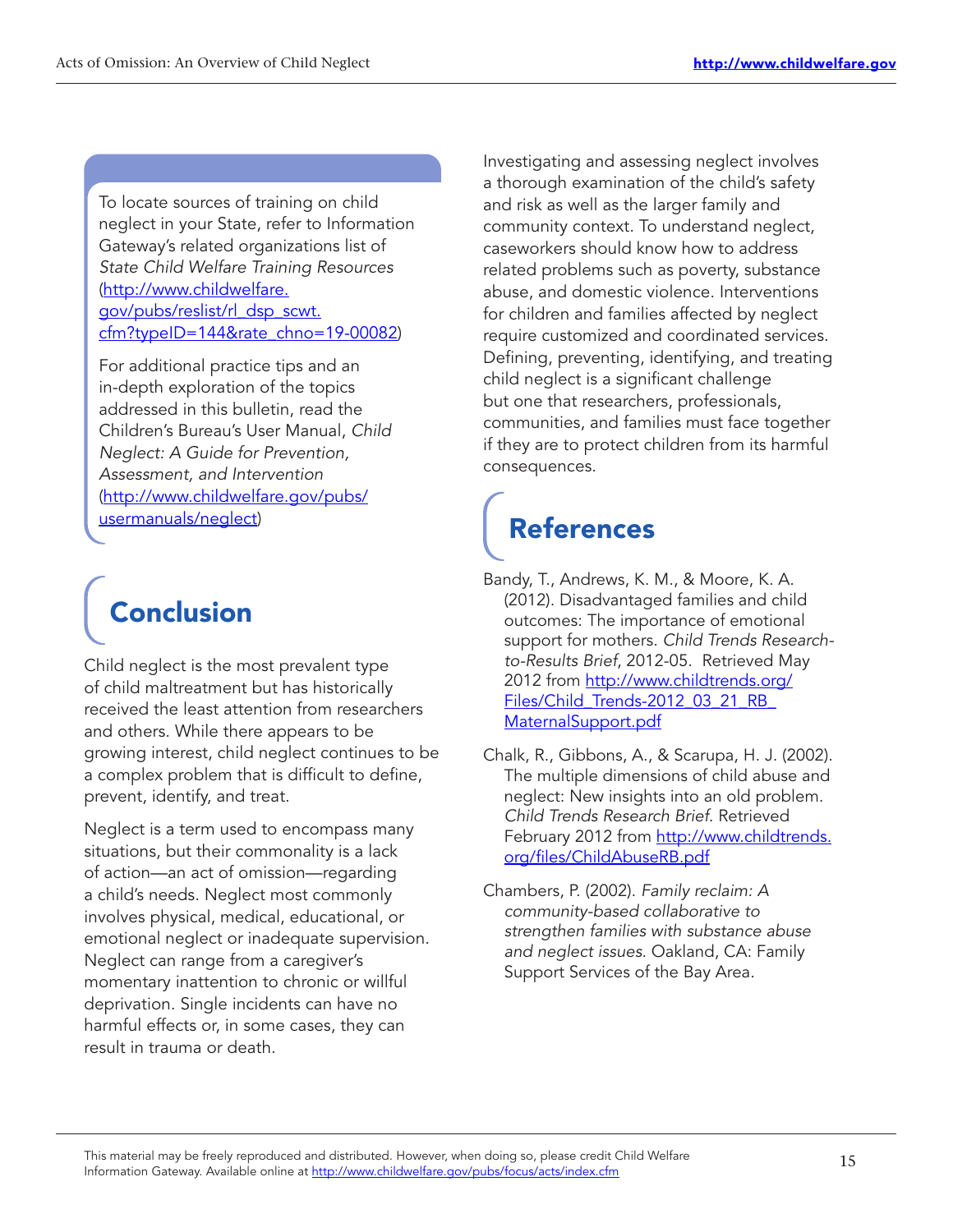Child Welfare Information Gateway. (2004). Child neglect demonstration projects: Synthesis of lessons learned. Washington, DC: U.S. Department of Health and Human Services, Children's Bureau. Retrieved February 2012 from [http://www.childwelfare.](http://www.childwelfare.gov/pubs/candemo) [gov/pubs/candemo](http://www.childwelfare.gov/pubs/candemo)

Child Welfare Information Gateway. (2011a). Child maltreatment prevention: Past, present, and future. Washington, DC: U.S. Department of Health and Human Services, Children's Bureau. Retrieved February 2012 from [http://www.childwelfare.gov/pubs/](http://www.childwelfare.gov/pubs/issue_briefs/cm_prevention.cfm) issue briefs/cm\_prevention.cfm

Child Welfare Information Gateway. (2011b). Definitions of child abuse and neglect. Washington, DC: U.S. Department of Health and Human Services, Children's Bureau. Retrieved February 2012 from [http://www.](http://www.childwelfare.gov/systemwide/laws_policies/statutes/define.cfm) [childwelfare.gov/systemwide/laws\\_policies/](http://www.childwelfare.gov/systemwide/laws_policies/statutes/define.cfm) [statutes/define.cfm](http://www.childwelfare.gov/systemwide/laws_policies/statutes/define.cfm)

Child Welfare Information Gateway. (2011c). Definitions of domestic violence. Washington, DC: U.S. Department of Health and Human Services, Children's Bureau. Retrieved February 2012 from [http://www.](http://www.childwelfare.gov/systemwide/laws_policies/statutes/defdomvio.cfm) [childwelfare.gov/systemwide/laws\\_policies/](http://www.childwelfare.gov/systemwide/laws_policies/statutes/defdomvio.cfm) [statutes/defdomvio.cfm](http://www.childwelfare.gov/systemwide/laws_policies/statutes/defdomvio.cfm)

Children's Bureau, Office on Child Abuse and Neglect. (2009). Protecting children in families affected by substance use disorders. Washington, DC: U.S. Department of Health and Human Services, Administration for Children and Families, Administration on Children, Youth and Families, Children's Bureau, Office on Child Abuse and Neglect. Retrieved February 2012 from the Child Welfare Information Gateway website: [http://www.childwelfare.gov/pubs/](http://www.childwelfare.gov/pubs/usermanuals/substanceuse) [usermanuals/substanceuse](http://www.childwelfare.gov/pubs/usermanuals/substanceuse)

Clarke, S. N. (2006). Strictly liable: Governmental use of the parent-child relationship as a basis for holding victims liable for their child's witness to domestic violence. Family Court Review, 44(1), 149-163.

De Bellis, M. D. (2005). The psychobiology of neglect. Child Maltreatment, 10(2), 150-172.

DePanfilis, D. (2006). Child neglect: A guide for prevention, assessment, and intervention. Washington, DC: U.S. Department of Health and Human Services, Administration for Children and Families, Administration on Children, Youth and Families, Children's Bureau, Office on Child Abuse and Neglect. Retrieved February 2012 from the Child Welfare Information Gateway website: [http://www.childwelfare.gov/pubs/](http://www.childwelfare.gov/pubs/usermanuals/neglect) [usermanuals/neglect](http://www.childwelfare.gov/pubs/usermanuals/neglect)

Duva, J., & Metzger, S. (2010). Addressing poverty as a major risk factor in child neglect: Promising policy and practice. Protecting Children, 25(1), 63-74. Retrieved February 2012 from [http://aia.berkeley.](http://aia.berkeley.edu/media/2011_teleconferences/poverty/Protecting%20Children%20Article%20on%20Poverty%20and%20Neglect.pdf) [edu/media/2011\\_teleconferences/poverty/](http://aia.berkeley.edu/media/2011_teleconferences/poverty/Protecting%20Children%20Article%20on%20Poverty%20and%20Neglect.pdf) [Protecting%20Children%20Article%20](http://aia.berkeley.edu/media/2011_teleconferences/poverty/Protecting%20Children%20Article%20on%20Poverty%20and%20Neglect.pdf) [on%20Poverty%20and%20Neglect.pdf](http://aia.berkeley.edu/media/2011_teleconferences/poverty/Protecting%20Children%20Article%20on%20Poverty%20and%20Neglect.pdf)

Gilmore, D., & Kaplan, C. (2009). Chronic families, chronic neglect [PowerPoint slides]. Retrieved February 2012 from the American Humane Association website: [http://www.](http://www.americanhumane.org/assets/pdfs/children/pc-chronic-families-chronic-neglect.pdf) [americanhumane.org/assets/pdfs/children/](http://www.americanhumane.org/assets/pdfs/children/pc-chronic-families-chronic-neglect.pdf) [pc-chronic-families-chronic-neglect.pdf](http://www.americanhumane.org/assets/pdfs/children/pc-chronic-families-chronic-neglect.pdf)

Grayson, J. (2001). The state of child neglect. In T. D. Morton & B. Salovitz (Eds.), The CPS response to child neglect: An administrator's guide to theory, policy, program design and case practice (pp. 1-36). Retrieved February 2012 from the National Resource Center for Child Protective Services website: [http://www.nrccps.org/PDF/](http://www.nrccps.org/PDF/CPSResponsetoChildNeglect.pdf) [CPSResponsetoChildNeglect.pdf](http://www.nrccps.org/PDF/CPSResponsetoChildNeglect.pdf)